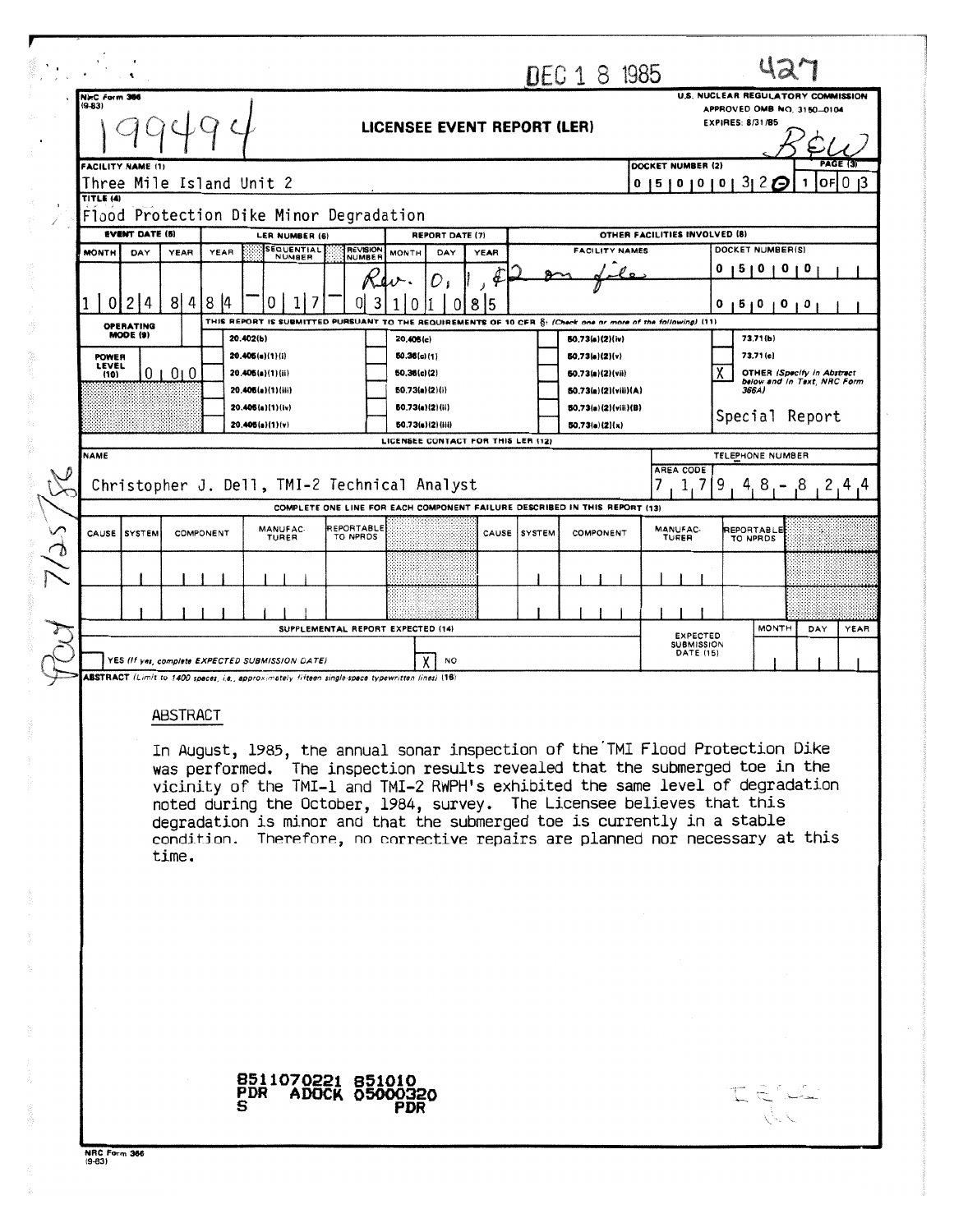**U.S . NUCLEAR REGULATORY COMMISSIO N LICENSEE EVENT REPORT (LER) TEXT CONTINUATION APPROVED OMB NO. 3150-0104 EXPIRES' 813118 5**

| FACILITY NAME (1)                                                     | DOCKET NUMBER (2) | LER NUMBER (6)                                                 | PAGE (3) |  |  |  |  |  |  |
|-----------------------------------------------------------------------|-------------------|----------------------------------------------------------------|----------|--|--|--|--|--|--|
|                                                                       |                   | <b>JREVISION</b><br><b>SEQUENTIAL</b><br><b>YEAR</b><br>NUMBER |          |  |  |  |  |  |  |
| Three Mile Island Unit 2                                              | 0 <sub>15</sub>   |                                                                |          |  |  |  |  |  |  |
| TEXT (If more apace is required, use additional NRC Form 386A's) (17) |                   |                                                                |          |  |  |  |  |  |  |

## EVENT DESCRIPTION

On October 24, 1984, upon completion of the TMI Flood Protection Dike semi-annual inspection, it was determined that sections of the submerged toe of the dike, in the vicinity of the TMI-1 and TMI-2 River Water Pump Houses (RWPH's), exhibited evidence of degradation. This degradation was identified by a pole sounding method. Due to the potential inaccuracy of the pole sounding method, a follow-up sonar inspection was performed to substantiate the inspection results. The sonar inspection indicated very minor degradation. The slope of certain sections of the submerged toe in the vicinity of the TMI-1 and TMI-2 RWPH's was found to be steeper than the prescribed baseline slope of 2:1.

The event was reportable per TMI-2 Technical Specification 6 .9 .2 and Recovery Operations Plan Section 4.7.6.1.3.

The minor fluctuations in the slope of the submerged toe in the vicinity of the TMI-1 and TMI-2 RWPH's were probably caused by the large ice floes and varying extremes of water flowrates experienced in the Susquehanna River. A contributing cause during this specific inspection period may have been the dredging operation which was performed in the vicinity of the TMI-1 and TMI-2 RwPH's in the Spring of 1984 to deepen and widen the intake channel .

As a result of the October, 1984, inspection results, a review of the previous four (4) years inspection results was performed. This review revealed that the slope of the submerged toe of the dike in the vicinity of the RWPH's also exceeded the prescribed 2:1 slope during those periods; however, the degradation had not been reported. Although the slope is steeper than the prescribed baseline slope, the review also indicated that the submerged dike toe had remained stable over the previous four (4) year period .

The degradation was not previously reported due to miscommunication and a misconception as to what constituted "degradation". The minor degradation of the toe was considered acceptable by the inspectors. The miscommunication occurred due to the number of groups involved in the dike inspections . The responsibility for reporting dike degradation had not been clearly established .

Planned corrective actions included revision of the dike inspection procedure to require the use of sonar inspection techniques and to clarify the organizational responsibilities with respect to reporting dike degradation . The licensee also intended to continue monitoring the annual inspections of the submerged dike toe to determine whether further degradation was occuring .

In August, 1985, the annual sonar inspection of the submerged toe in the vicinity of the TMI-1 and TMI-2 RWPH's was performed. The inspection results revealed that the toe exhibited the same minor degradation that was noted during the October, 1984, survey .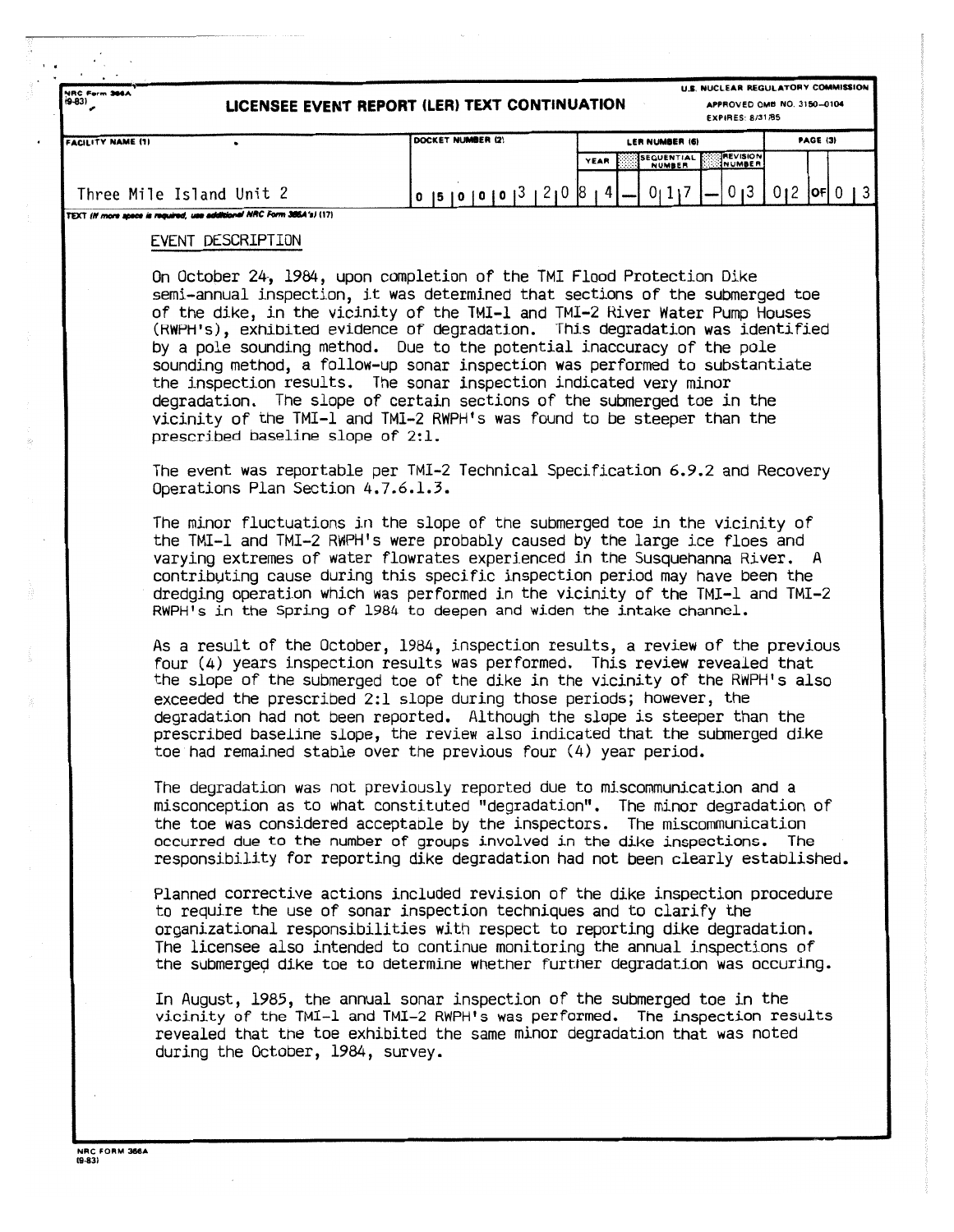**U.S. NUCLEAR REGULATORY COMMISSI APPROVED OMB NO . 3150-0104 LICENSEE EVENT REPORT (LER) TEXT CONTINUATION EXPIRES . 8/31/85** FACILITY NAME (1) LER NUMBER (2) LER NUMBER (8) **PAGE (3) SEGUE NT IA L REVISIO N**

|                                                                       |                                                                             | <b>YEAR</b> | <b>NUMBER</b> | <b>EXPREVISION</b> |  |  |
|-----------------------------------------------------------------------|-----------------------------------------------------------------------------|-------------|---------------|--------------------|--|--|
| Three Mile Island Unit 2                                              | $0 15 10 10 10 1^3 1^2 1^0 1^8 1^4 1 - 0 1 1 7 1 - 0 1 3 0 1 3 0 1 3 0 1 3$ |             |               |                    |  |  |
| TEXT (If more space is required, use additional NRC Form 366A's) (17) |                                                                             |             |               |                    |  |  |

A review of the survey results for the past five (5) years reveals that the submerged toe has been steeper than the baseline criteria; however, no major degradation has taken place during that period. Since the submerged toe is currently in a stable condition and the remainder of the dike shows no sign of slope degradation, the Licensee believes that no corrective repairs are necessary at this time .

The criteria used for determining submerged toe degradation is any vertical deviation of more than one foot from baseline. The baseline used is the profile of the submerged toe, subsequent to the dike repairs performed in 1976 to restore the submerged toe to the required 2:1 slope.

Since the dike has experienced only minor degradation over the past five (5) years and is currently in a stable condition, the Licensee plans to change the baseline criteria used for determining dike toe degradation . The new baseline data used will be the profile of the submerged toe as drawn during the 1984 survey . The allowable vertical deviation from baseline will also be changed from one  $(1)$  foot to two  $(2)$  feet due to the difficulty in consistently obtaining results of greater accuracy and repeatability .

The above changes do not affect Recovery Operations Plan requirements; the only required revision is to the Licensee's criteria for determining degradation of the submerged toe.